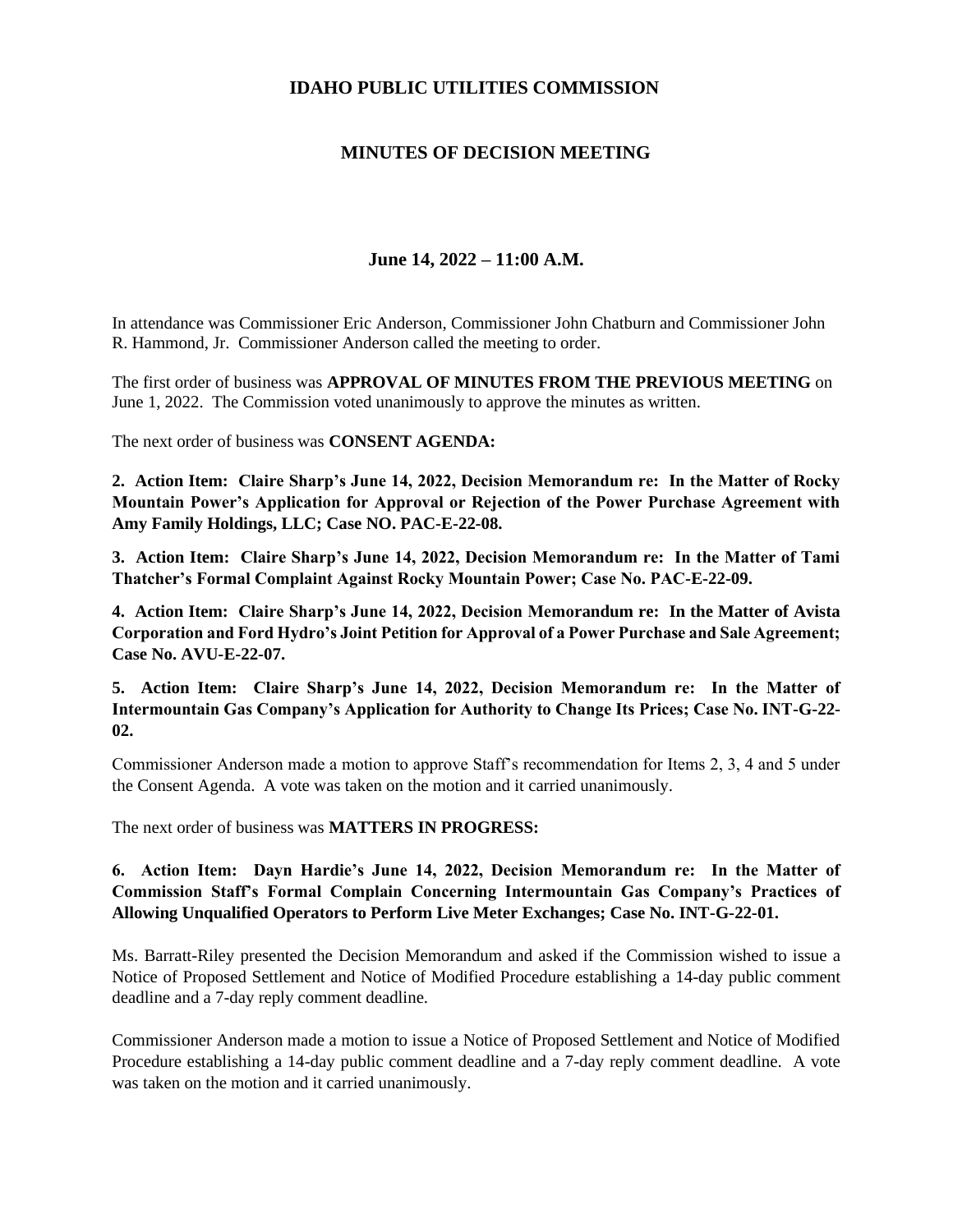**7. Action Item: Riley Newton's June 14, 2022, Decision Memorandum re: In the Matter of Clean Energy Opportunities for Idaho's Petition for an Order to Modify the Schedule 84 100kW Cap and to Establish a Transition Guideline for Changes to Schedule 84 Export Credit Compensation Values; Case No. IPC-E-22-12.**

Mr. Newton presented the Decision Memorandum and asked if the Commission wished to issue a Notice of Petition and a Notice of Intervention Deadline establishing a 21-day Intervention Deadline, or withhold from ruling on CEO's Petition establishing a 21-day Intervention Deadline and direct interested parties to comment on CEO's Petition and the Company's Motion within 21 days from the file stamp date of the Commission order establishing a 14-day Intervention Deadline, or if the Commission wished to grant the Company's Motion to Dismiss.

Commissioner Hammond made a motion to issue a Notice of Modified Procedure establishing a 21-day comment deadline and a 28-day reply comment deadline. A vote was taken on the motion and it carried unanimously.

**8. Deliberation Memorandum re: In the Matter of Avista Corporation's Compliance Filing to Update and Establish Its Capacity Deficiency Period to be Used for Avoided Cost Calculations; Case No. AVU-E-22-02 [Riley Newton, Attorney].**

**9. Deliberation Memorandum re: In the Matter of Avista Corporation's Joint Petition with the Regents of the University of Idaho for Approval of a Power Purchase Agreement (Solar Facility); Case No. AVU-E-22-04 [Riley Newton, Attorney].**

**10. Deliberation Memorandum re: In the Matter of Picabo Livestock Company's Application to Amend Its Certificate of Public Convenience and Necessity No. 220 and Related Tariffs; Case No. PIC-W-22-01 [Riley Newton, Attorney].**

**11. Deliberation Memorandum re: In the Matter of Electric Line Extension Schedule 51 Annual Rate Adjustment Filing of Avista Corporation; Case No. AVU-E-22-05 [Chris Burdin, Attorney].**

**12. Deliberation Memorandum re: In the Matter of the Application of Idaho Power Company for Approval or Rejection of an Energy Sales Agreement with Faulkner Brothers Hydro for the Sale and Purchase of Electric Energy for the Faulkner Ranch Hydro Project; Case No. IPC-E-22-10 [Chris Burdin, Attorney].**

**13. Deliberation Memorandum re: In the Matter of the Application of Rocky Mountain Power Requesting Approval of the Annual Revision to QF Variable Energy Prices Pursuant to Terms of the 1992 Amendments to Power Purchase Agreements Between PacifiCorp and Idaho QFs; Case No. PAC-E-22-07 [Chris Burdin, Attorney].**

**14. Deliberation Memorandum re: In the Matter of the Corporate Name Change of Suez Water Idaho, Inc. to Veolia Water Idaho, Inc.; Case Nos. VEO-W-22-01/SUZ-W-22-01 [Chris Burdin, Attorney].**

**15. Deliberation Memorandum re: In the Matter of Idaho Power Company's Application for Approval or Rejection of an Energy Sales Agreement with Coleman Hydroelectric; Case No. IPC-E-20-27 [Dayn Hardie, Attorney].**